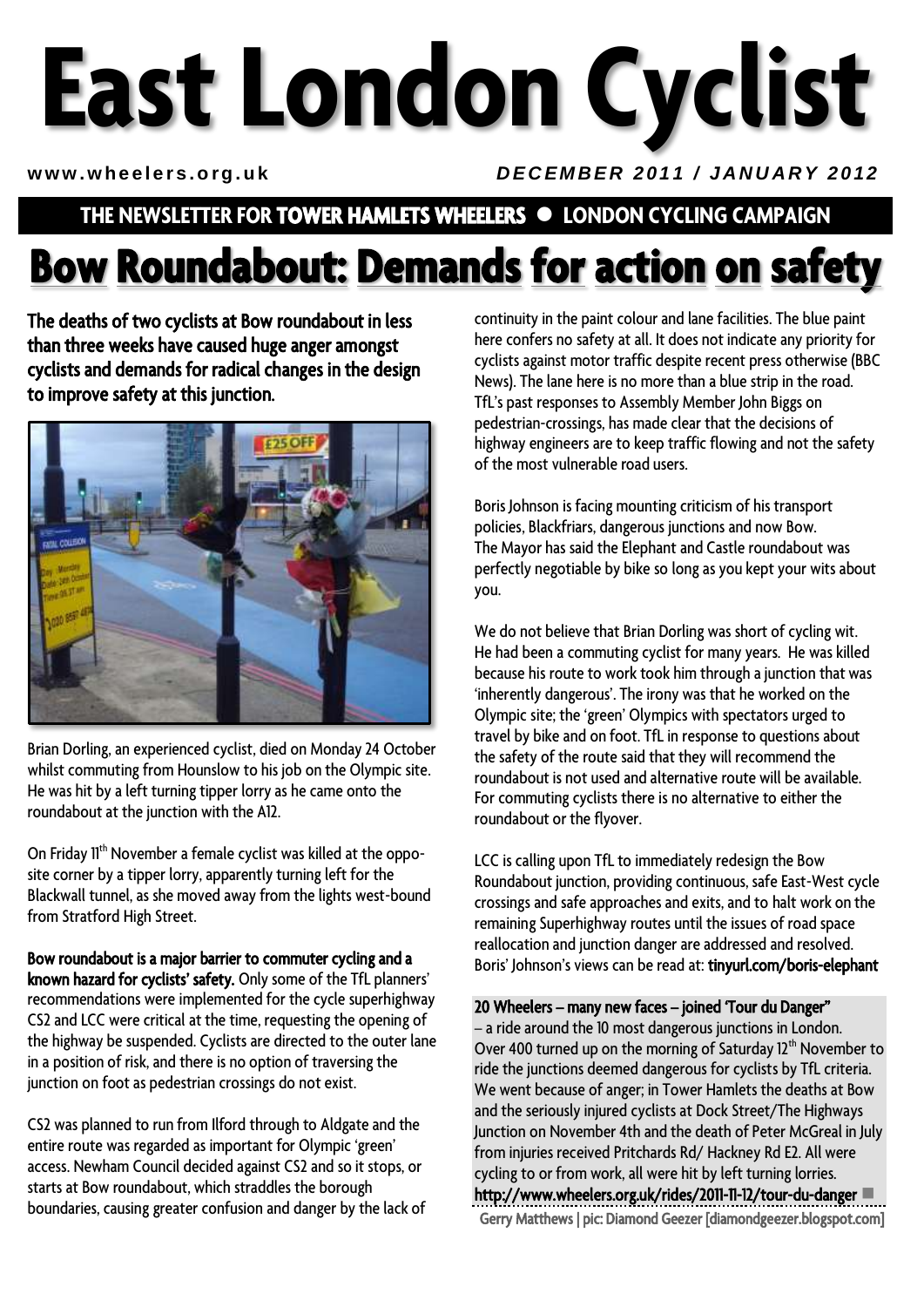#### **East London Cyclist www.wheelers.org. uk December 2011 / January 2012**

# **Ride highlights**

#### **More rides and their full reports on our website!**

Midweek to Windsor: The powers above clearly approved of the first official Wheelers midweek ride, as day broke with a cloudless sky and a beaming sun. 11 of us set off weaving through busy streets, over Westminster Bridge and off into the la-dida lanes of Chelsea. For us beasts from the East, the ride was beginning to take on a distinctly genteel air as we wheeled past the Hurlingham Club, sailed over Putney Bridge and cruised into Richmond Park. Our eyes swivelled to the expensive bikes and zippy riders, completing high velocity laps

around the park. Brightly attired and moving at such speed, it's hard to tell them apart from Richmond's other colourful resident — the parakeet, a sort of brash, flash avian yuppy. The Wheelers took off like rocketing pheasants and arrived panting at the portal of Hampton Court. A winding meander along the Thames then brought us to Staines, and in true Wheelers form, within an hour and a half of lunch we were ready for our next tea stop at Runnymede. Some of us chose to tuck into ice creams and crumpets, while others went off to brush up on their medieval history and investigate the site of the signing of the Magna Carta. With the thought of King John and his mutinous barons implanted in our minds, we finished the final leg of the ride in a stately fashion, gliding through Windsor's picturesque streets and beneath its looming castle. - Annabel

Foulness Islands: With a population of just 212 people boosted only by large numbers of migrating birds, there is something a little eerie about the island. The MoD use it to test military munitions and the visiting public can only gain access during the summer on the first Sunday of every month. With strict instructions to keep to the main road and not take any photos, we set off. The road was pretty much traffic free and we sped along its straight, flat surface, arriving at the visitor's centre after a swift 30 minutes. Here, some surveyed the collection of agricultural implements on show while others sidled out to the garden, clutching slices of particularly delicious homemade Victoria sponge. – Annabel

Vineyard Ride: No, not getting posh, but the prospect of wine tasting was a clever carrot to dangle in front of the Wheelers. 31 cyclists turned up with noses quivering at the thought of plentiful stops, fuelled by Kent's finest brews. Rolling out from Ashford towards Chapel Down vineyard at Small Hythe. The wines here are a bit more exclusive and allegedly held in high esteem by royalty. Rumour has it that a large order was placed for William and Kate's wedding. The Wheelers showed their approval by wobbling off with a fair few bottles, making the climb up the hill out of Small Hythe a little more interesting. – Annabel



Fright Ride: Cities take on a different personality by night and London is no exception. With Richard as ride leader, we swiftly scooted through Brick Lane, Spitalfields and into the City, stopping to hear the first of our ghoulish tales about Jack the Ripper's last victim… Winding our way through the City's labyrinth of alleyways and hidden passageways, we stopped here and there for more tales of Elizabethan ghosts, mummified remains and gruesome architectures. At the West End, we contended with a more contemporary kind of ghoul: the Saturday night reveller. Crossing Trafalgar Square, we escaped

the crowds and headed up the Mall, through the eerie darkness of Green Park, stopping for more spooky tales of plague victims and cursed trees.

Relieved to escape after singing a minute of karaoke, all 17 of us sped silently through a dimly lit Hyde Park. Emerging at Marble Arch, we had a brief stop in the middle of the traffic system to hear the history of one of London's most notorious execution spots, the Tyburn Tree. The riders silently left the bustle of central London, heading north to towards the bottom of Swain's Lane. We heard the last tale of the ride – the bizarre affair of the Highgate Vampire and the continuing rivalry between the two local "vampire hunters". A swift ascent of London's steepest hill followed and the group reached Highgate Village, with some furious pedalling up the spooky narrow lane that bisects the rambling cemetery. Our group returned swiftly to the bright lights of Farringdon and the Tinseltown 24/7 diner, reaching the destination at 3am. — Tomomi, Mariko & Richard

Bats and ISS: Four Wheelers joined bat hunters in Tower Hamlets Cemetery Park on 20<sup>th</sup> August. Kenneth Greenway gave an illustrated talk (photos and bat poo) on types of bats and their behaviour and then we perambulated with our borrowed detectors. It is surprising how little bright light surrounds THCP and at dusk we were able to see constellations and... 'there's a satellite!' A knowledgeable batter suggested the large ISS as it made a west to east trajectory overhead. Wikipedia tells me it was travelling at an average speed of 17,227 mi and at an altitude of between 278 km (173 mi) and 460 km (286 mi) and that just before sunrise or after sunset are the best times to see it.  $-$  Geff Birch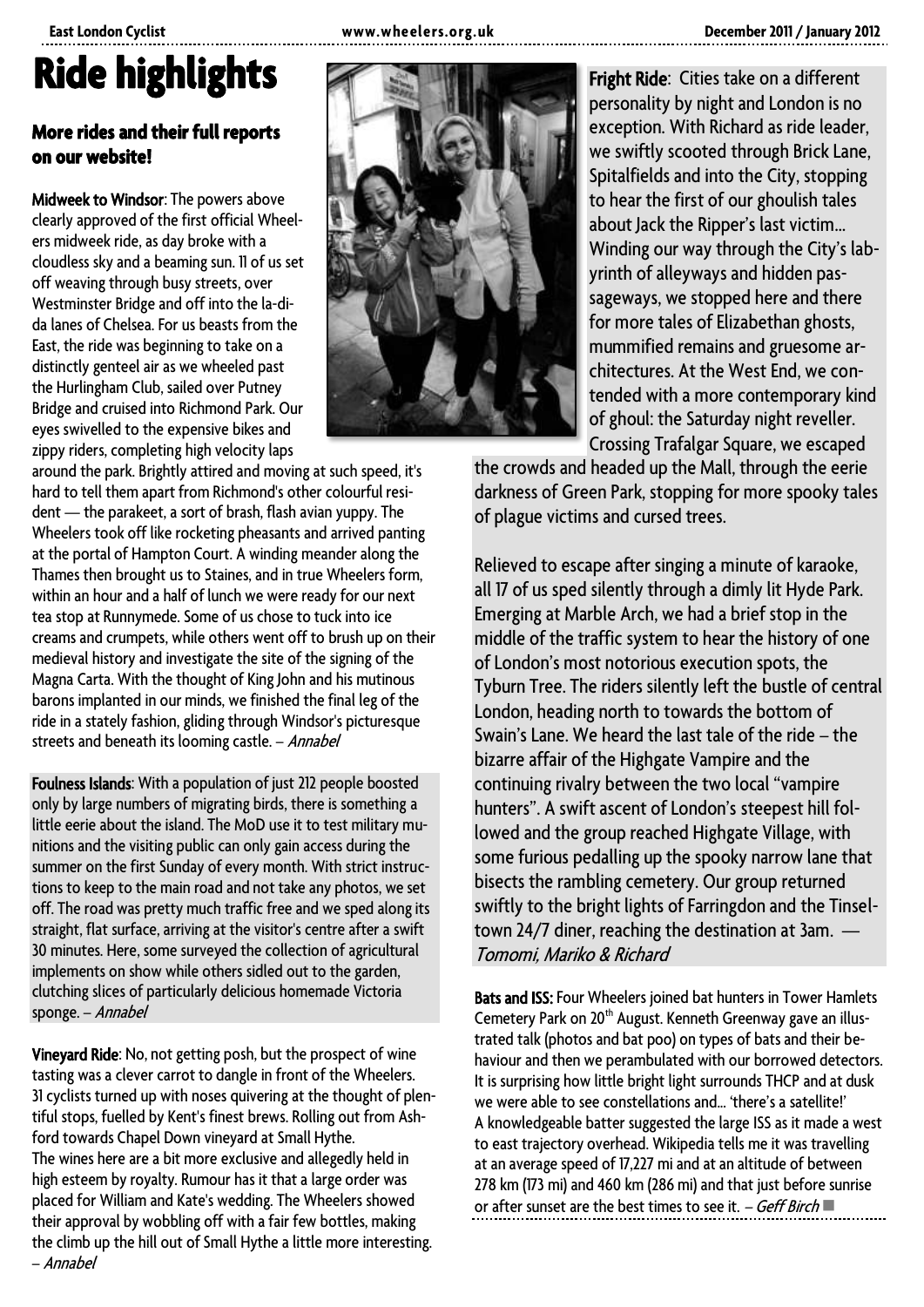## **Conservatives meeting**

As part of the "Movers and Shakers" campaign, Wheelers met Conservatives councillors at the Town Hall in October. Whilst none were current cyclists, the local politicians for the Isle of Dogs were very keen to help promote cycling across the borough.

Folding Bromptons were greeted with awe and wonder and presented as one way to help the busy councillors keep up with their hectic schedule. Brompton Bicycle Limited may be able to help provide this campaign with loan bikes linked to cycle training.

Local concerns were raised focused on bike security, cycling proficiency schemes in Tower Hamlets schools and the tragic deaths of cyclists. The Conservatives had high praise for the East London cyclist magazine and we agreed to make sure copies were sent to the Town Hall, as well as regular briefings by e-mail. We all agreed that through cooperation of every political group in LBTH, there could be bold improvements in cycling provision, and maybe our Mayor could exchange his Mercedes limousine for a cycle? The Conservatives gave hearty praise to their meetings with Mayor Johnson, who always arrived by bike!

Peter Golds, leader of the group, has already helped with our issues about the closure of the Greenwich foot tunnel. With Zara Emily Davis and David Snowdon, we discussed how LBTH carried out strategic development of cycling, working towards particular outcomes. Questions were asked on whether recent improvements and local campaigns were conducted on a piecemeal basis using short term funding or whether they were indeed part of a grander plan to help Tower Hamlets residents cycle more easily and safely. How was funding targeted to help cyclist from different groups? Was there any plan to help tenants store their cycles safely?

We will report back the latest findings from Mulberry Place as we make further progress.

Richard Patterson

# **Bicycle Magic closes**

Sad news reached us during September as we heard that Bicycle Magic on Greatorex St, Whitechapel was to close down.

Ex-Wheelers coordinator Gary Cummins remembers: "When Magic first opened in the early 1990s I went and made contact with them, it was called 'Magic Bike' back then. The owner Scott had a business partner and the shop was a specialist in high end MTBs. They even had their own MTB team, and competed at national level.

When Scott and his partner went their separate ways, Bicycle Magic emerged and was one of the few suppliers of 'urban bikes' in the area, i.e. bicycles that were sold with mudguards and racks. So few back then were.

Scott also employed local lads, one of whom first cut his mechanic's teeth as a schoolboy helping in the old Wheelers' workshop in the railway arch at Limehouse."

Bicycle Magic was a long-time supporter of Wheelers, including providing great discounts when stocking our workshop, donating prizes for our annual quizzes and sponsoring our newsletter for the past 5 years! Good luck to Scott and his staff in whatever they get up to next.

Owen Person/Gary Cummins

## **Jenny Jones visit…**

Last month Wheelers had a visit from Jenny Jones, Green Party member at the Greater London Assembly. She is currently visiting local LCC groups to see what concerns and ideas they have.

We met her at the western end of CS3 at Royal Mint St and gave her a tour along it to the junction of Horseferry Rd and Narrow St. She was interested to hear our concerns, which included the inconsistent design of the junctions where minor roads met the Cable St route. Sometimes cyclists should give way, at others vehicles from the side have priority. This was not just the result of poor planning but because the design and implementation of cycle facilities was an afterthought, which leads to a 'compromise' where cyclists get the worst part of the deal.

We pointed out that this is the case across London, not just Tower Hamlets. Where CS3 meets the Tower Hill gyratory was a good example of the way cycle provision is just bolted on to an existing system with poor and confusing signage, sometimes four or five lanes of traffic to negotiate, some pavements being narrow for shared use and not clearly marked as such.

Jenny saw that the eastern end of CS3 had confusing contraflow cycle paths, which were at times too narrow, and along Horseferry Rd the cycle path runs along the wrong side of the road because the other provides parking as the council believes the convenience of motor vehicle owners to park on the same side as their home outweighs the convenience and safety of the thousands of cyclists who use this road.

We delivered her back to Tower Bridge having returned via the Shadwell and Wapping docks and the riverside path to give her a contrasting view of cycle provision in the borough. Jenny has asked us to keep in touch and to provide her with more details of problems and suggestions we may have, which she will collate with responses from other local groups and present to the GLA and the mayor.